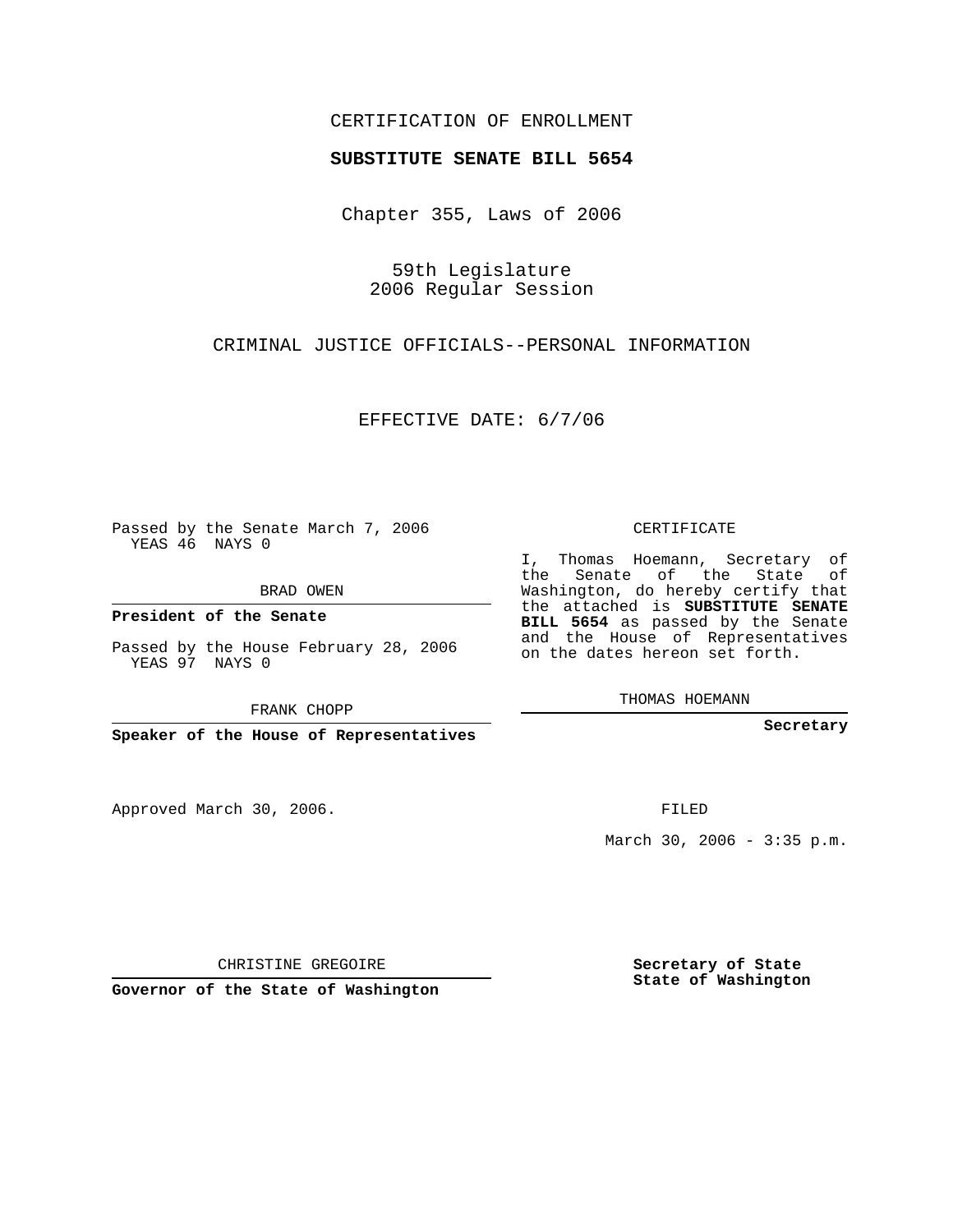## **SUBSTITUTE SENATE BILL 5654** \_\_\_\_\_\_\_\_\_\_\_\_\_\_\_\_\_\_\_\_\_\_\_\_\_\_\_\_\_\_\_\_\_\_\_\_\_\_\_\_\_\_\_\_\_

\_\_\_\_\_\_\_\_\_\_\_\_\_\_\_\_\_\_\_\_\_\_\_\_\_\_\_\_\_\_\_\_\_\_\_\_\_\_\_\_\_\_\_\_\_

AS AMENDED BY THE HOUSE

Passed Legislature - 2006 Regular Session

## **State of Washington 59th Legislature 2006 Regular Session**

**By** Senate Committee on Judiciary (originally sponsored by Senators Prentice, Esser, Oke and Kohl-Welles)

READ FIRST TIME 02/25/05.

 1 AN ACT Relating to the privacy of personal information of criminal 2 justice officials; amending RCW 4.24.680 and 4.24.700; creating a new 3 section; and prescribing penalties.

4 BE IT ENACTED BY THE LEGISLATURE OF THE STATE OF WASHINGTON:

 5 NEW SECTION. **Sec. 1.** The legislature finds that the dissemination 6 of personally identifying information as proscribed in RCW 4.24.680 is 7 not in the public interest.

 8 **Sec. 2.** RCW 4.24.680 and 2002 c 336 s 1 are each amended to read 9 as follows:

10 ((A person or organization shall not, with the intent to harm or 11 intimidate, sell, trade, give, publish, distribute, or otherwise 12 release the residential address, residential telephone number, 13 birthdate, or social security number of any law enforcement-related, 14 corrections officer-related, or court-related employee or volunteer, or 15 someone with a similar name, and categorize them as such, without the 16 express written permission of the employee or volunteer unless 17 specifically exempted by law or court order.))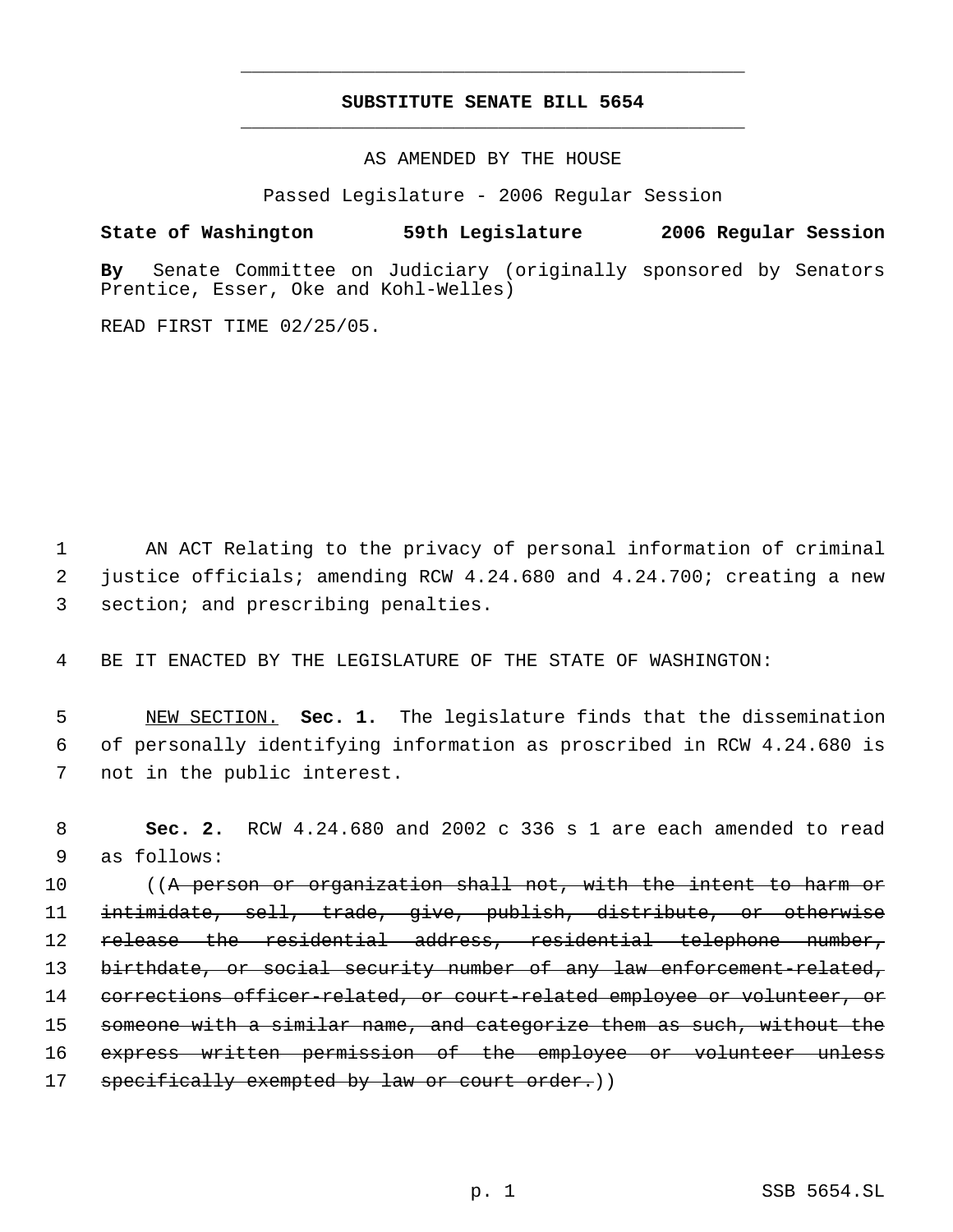(1) A person shall not knowingly make available on the world wide web the personal information of a peace officer, corrections person, justice, judge, commissioner, public defender, or prosecutor if the dissemination of the personal information poses an imminent and serious threat to the peace officer's, corrections person's, justice's, judge's, commissioner's, public defender's, or prosecutor's safety or the safety of that person's immediate family and the threat is reasonably apparent to the person making the information available on 9 the world wide web to be serious and imminent.

 (2) It is not a violation of this section if an employee of a county auditor or county assessor publishes personal information, in good faith, on the web site of the county auditor or county assessor in the ordinary course of carrying out public functions.

(3) For the purposes of this section:

 (a) "Commissioner" means a commissioner of the superior court, 16 court of appeals, or supreme court.

 (b) "Corrections person" means any employee or volunteer who by state, county, municipal, or combination thereof, statute has the 19 responsibility for the confinement, care, management, training, 20 treatment, education, supervision, or counseling of those whose civil rights have been limited in some way by legal sanction.

22 (c) "Immediate family" means a peace officer's, corrections person's, justice's, judge's, commissioner's, public defender's, or prosecutor's spouse, child, or parent and any other adult who lives in the same residence as the person.

 (d) "Judge" means a judge of the United States district court, the 27 United States court of appeals, the United States magistrate, the United States bankruptcy court, and the Washington court of appeals, superior court, district court, or municipal court.

 (e) "Justice" means a justice of the United States supreme court or Washington supreme court.

 (f) "Personal information" means a peace officer's, corrections person's, justice's, judge's, commissioner's, public defender's, or prosecutor's home address, home telephone number, pager number, social security number, home e-mail address, directions to the person's home, or photographs of the person's home or vehicle.

(g) "Prosecutor" means a county prosecuting attorney, a city